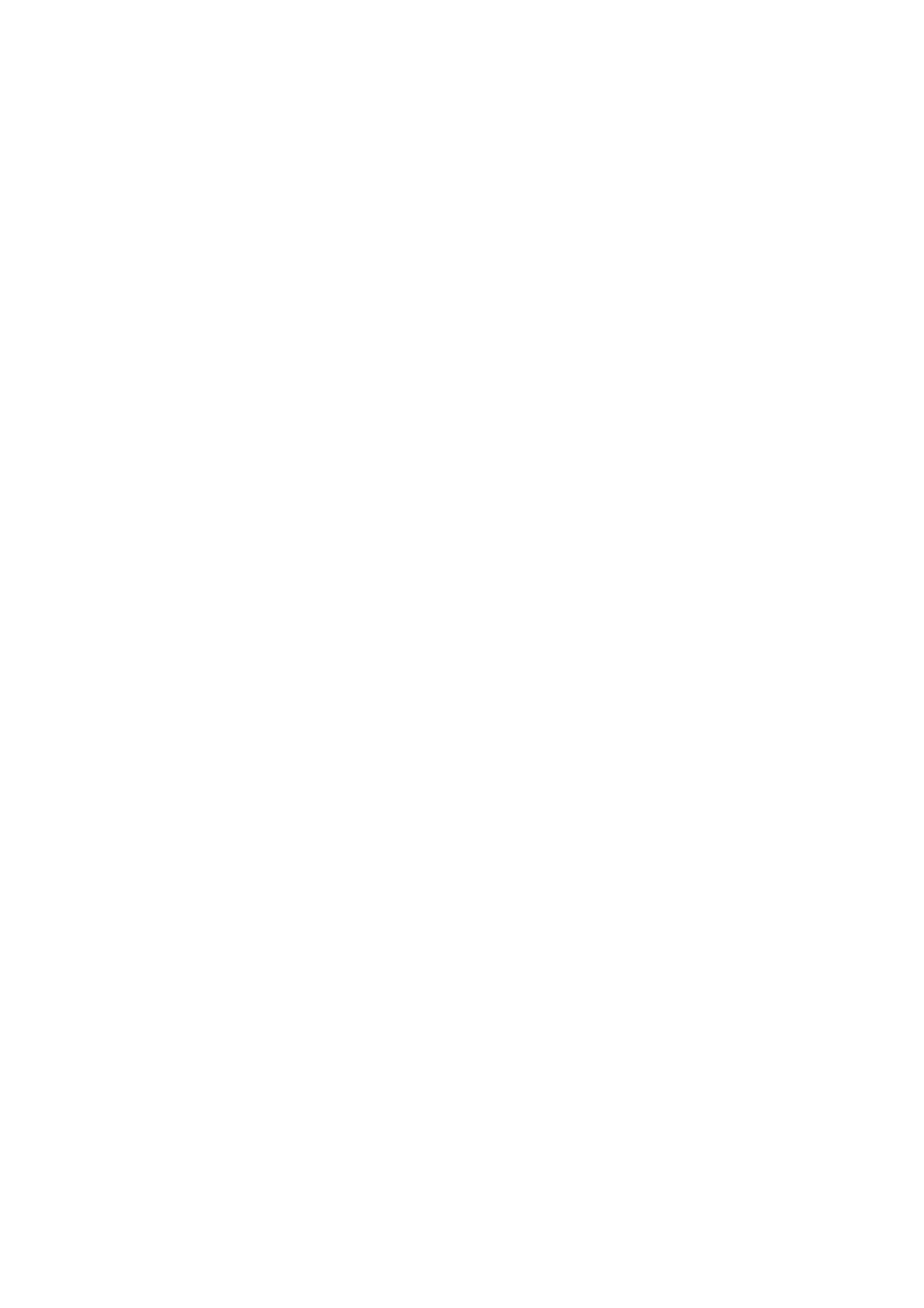## **STATE SUPERANNUATION ACT 2000**  Section 33(2)

## **TREASURER'S GUIDELINES FOR GOVERNMENT EMPLOYEES SUPERANNUATION FUND**

## **(Reserves and Allocation of Costs)**

#### **CONTENTS**

1. Background

#### 2. Guidelines relating to Reserves

- 3. Guidelines relating to the Allocation of Costs
- 4. Revision of these Guidelines
- 5. Effective Date

#### **1. BACKGROUND**

————

1.1 Section 33 of the *State Superannuation Act 2000* provides for the issue of written guidelines as follows—

#### "*33. Treasurer's approvals and guidelines*

 *(1) An approval given by the Treasurer—* 

- *(a) must be in writing; and*
- *(b) may be given when and how the Treasurer determines; and*
- *(c) may be given in relation to a particular matter or matters of a particular kind.*
- *(2) The Treasurer may after consulting the Board, issue written guidelines to be followed by the Board in relation to—* 
	- *(ga) the maintenance of reserves and the formulation and review of a reserving strategy under section 20A; and*
	- *(g) the allocation of investment earnings and costs of managing and administering the Fund and the schemes under section 22"*
- 1.2 Section 20A of the *State Superannuation Act 2000* provides as follows—

#### "*20A. Reserves in Fund and reserving strategy, Board's functions as to*

- *(1) The Board may maintain reserves within the Fund*
- *(2) The Board is to formulate a reserving strategy for the Fund*
- *(3) The Board's reserving strategy for the Fund is to be consistent with—* 
	- *(a) the Board's capacity to discharge the liabilities of the Fund, actual and contingent, as they fall due; and*
	- *(b) any relevant Treasurer's guidelines*
- *(4) The Board is to review its reserving strategy from time to time in accordance with any relevant Treasurer's guidelines.*
- *(5) In exercising its power under subsection (1) the Board is to—* 
	- *(a) act in accordance with any relevant Treasurer's guidelines; and* 
		- *(b) act so as to give effect to the Fund reserving strategy"*
- 1.3 Section 22 of the *State Superannuation Act 2000* provides as follows—

#### "*22. Allocation of Fund's earnings and costs*

- *(1) The Board is to allocate—* 
	- *(a) earnings derived from the investment of the Fund; and*
	- *(b) the costs of managing and administering the Fund and the schemes,*
	- *between the schemes and where appropriate between Members.*
- *(2) In allocating earnings and costs under subsection (1) the Board is to—* 
	- *(a) ensure compliance with any relevant guidelines; and*
	- *(b) otherwise act in accordance with section 6(2)."*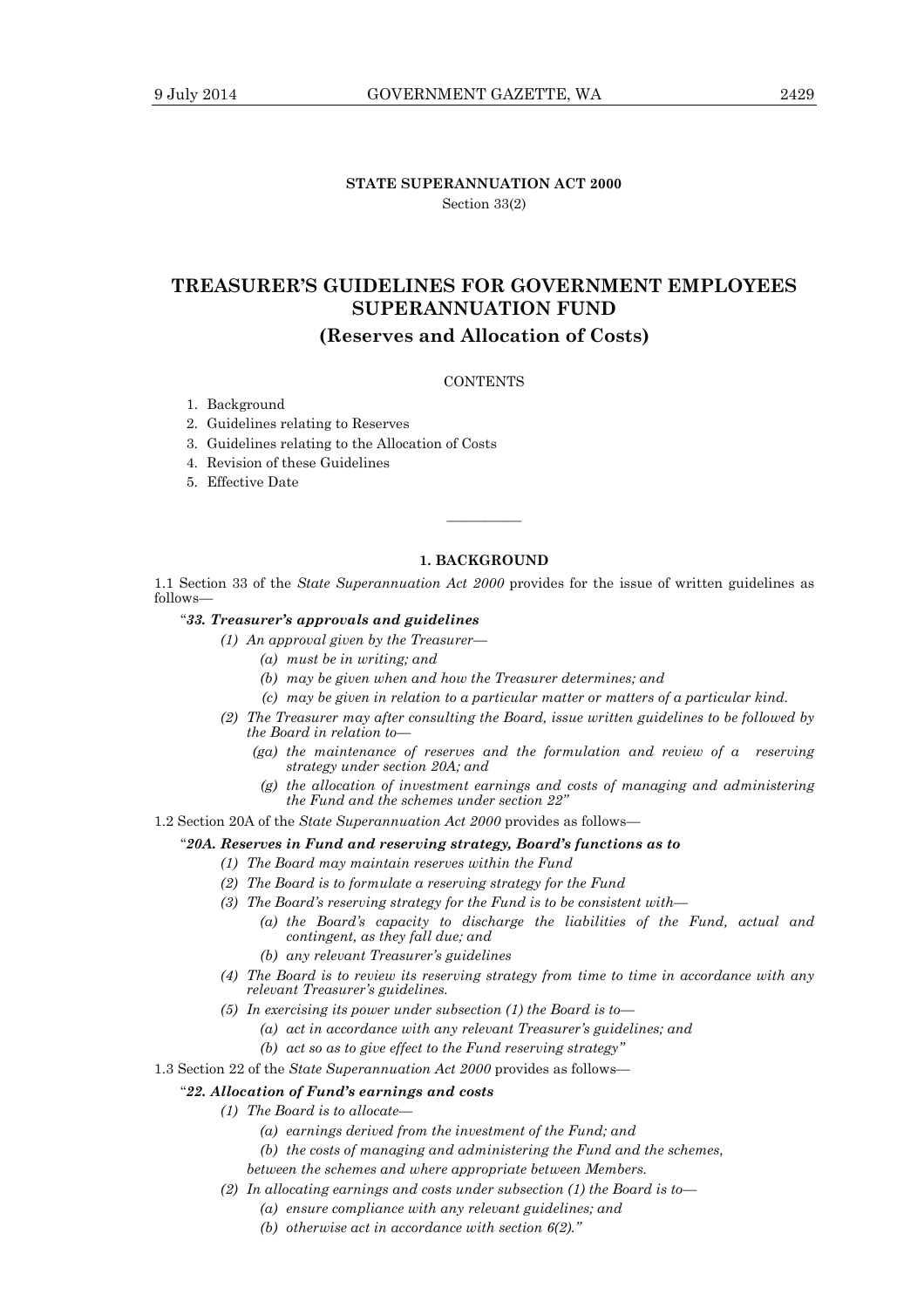#### **Definitions**

1.4 **'Accumulation Schemes'** means the West State Super Scheme, the GESB Super Scheme, the GESB Super (Retirement Access) Scheme, the Retirement Income Scheme and the Term Allocated Pension Scheme.

1.5 **'Act'** means the *State Superannuation Act 2000*, as amended from time to time.

1.6 **'Board'** means the Government Employees Superannuation Board.

1.7 **'Defined Benefit Schemes'** means the Gold State Super Scheme, the State Pension Scheme and the Provident Scheme.

1.8 **'Fund'** means the Government Employees Superannuation Fund.

1.9 **'Reserving Strategy'** means the reserving strategy formulated by the Board under section 20A(2) of the Act.

1.10 **'Treasurer's approval'** (or **'approval of the Treasurer'**) means approval given under section 33 (1) of the Act.

1.11 **'Treasurer's guidelines'** means the guidelines set out in this document, being guidelines issued by the Treasurer under section 33(2) of the Act.

1.12 **'WSS'** means the West State Super Scheme.

### **2. GUIDELINES RELATING TO RESERVES**

#### **General Principles for the Establishment and Maintenance of Reserves**

2.1 The Board may establish and maintain reserves for the Accumulation Schemes, provided that the purpose and operation of each reserve complies with the principles set out below in Clauses 2.4 to 2.14 inclusive.

2.2 The Board may establish and maintain a reserve for the Defined Benefit Schemes, subject to agreement with the Treasurer, provided the purpose and operation of the reserve complies with the principles outlined below.

2.3 If the Board seeks to establish a Defined Benefit Scheme reserve then the Board will provide a submission to the Treasurer that includes—

- (a) The purpose, operation, investment strategy and source of funding of the proposed reserve
- (b) A draft of the proposed amended Reserving Strategy; and
- (c) Any relevant advice obtained by the Board

#### **Purpose**

2.4 The purpose of every reserve must be set out in the Board's Reserving Strategy.

#### **Operation**

2.5 Any reserves in the Accumulation Schemes may only be derived from the surplus assets of those schemes, which would need to be generated from fees or any provision for costs charged to those scheme's members, depreciation and/or deductions from those scheme's investment returns. For the avoidance of doubt and subject to Clause 2.9, a reserve established in respect of a particular Accumulation Scheme may be derived from surplus assets of that Accumulation Scheme or any other Accumulation Scheme.

2.6 Each reserve must be debited with any costs incurred in relation to that reserve and credited with specified fees, investment return allocation and/or depreciation relating to that reserve. Each reserve will be invested and be credited/debited with investment earnings each year.

2.7 The sum of the reserves of the Accumulation Schemes, excluding the WSS Minimum Benefit Guarantee Reserve and the WSS Insurance Reserve, shall not be less than zero.

2.8 The sum of the reserves of the Accumulation Schemes excluding WSS shall not be less than zero.

2.9 Unless otherwise agreed between the Board and the Treasurer, no transfer of assets is to occur between—

- (a) The WSS Minimum Benefit Guarantee Reserve and any other Accumulation Scheme reserve or any Accumulation Scheme; and
- (b) The WSS Insurance Reserve and any other Accumulation Scheme reserve or any Accumulation Scheme

2.10 Unless the transfer is to meet member benefits which have transferred between the respective schemes, or it is otherwise agreed between the Board and the Treasurer, no transfer of assets is to occur between any Defined Benefit Scheme and any Accumulation Scheme (including any reserves).

2.11 Unless otherwise agreed between the Board and the Treasurer, any subsidisation of fees for Accumulation Scheme members is permitted only to the extent the subsidisation of fees can be met from—

- (a) The Accumulation Scheme reserves (other than the WSS Minimum Benefit Guarantee Reserve or the WSS Insurance Reserve); and
- (b) The surplus assets of other Accumulation Schemes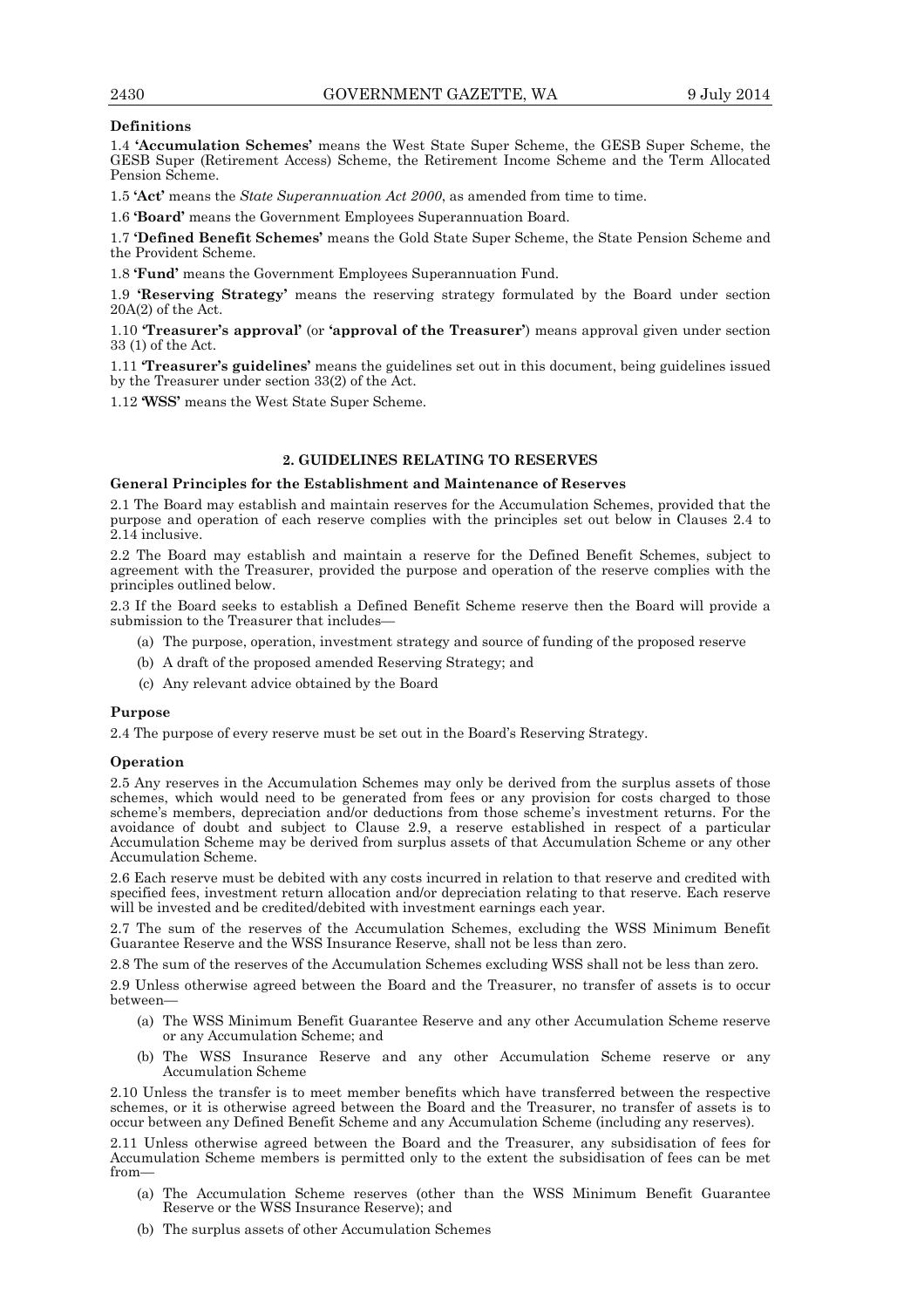#### **Reporting**

2.12 The Board will provide to the Treasurer on a regular basis, but at least annually, a report showing a reconciliation of all movements in each reserve over the financial year including—

- (a) Opening amount
- (b) Transactions
- (c) Earnings
- (d) Closing amount
- (e) Substantiation of specific items, as requested

2.13 The report will be provided to the Treasurer at the same time as the Fund Financial Statements.

#### **Investment strategy**

2.14 The strategic asset allocation of each reserve must be consistent with the Treasurer's Prudential Guidelines for GES Fund Investments.

#### **Guidelines relating to the Establishment and Maintenance of Specific Reserves**

2.15 The following sections relate to four specific reserves only, being the WSS Minimum Benefit Guarantee Reserve, the WSS Insurance reserve, the Accumulation Schemes Operational Risk Reserves and the Accumulation General Reserve. Under Clause 2.1, the Board may establish and maintain other reserves for the Accumulation Schemes, provided that the purpose and operation of each reserve complies with the principles set out in Clauses 2.4 to 2.14 inclusive.

#### **WSS Minimum Benefit Guarantee Reserve**

2.16 The Board currently maintains a reserve referred to as the Minimum Benefit Guarantee Reserve for the WSS scheme.

2.17 The purpose of the Minimum Benefit Guarantee Reserve is to meet any minimum benefit guarantee payments to WSS members, and to meet other WSS scheme related payments as may be agreed with the Treasurer.

2.18 Until 30 June 2001, the Act provided for a guaranteed earning rate on WSS member accounts of CPI+2% pa each year.

2.19 From 1 July 2001, member investment choice was introduced and thereafter members' accounts are credited with the actual investment returns for the investment options they elect.

2.20 A WSS member is guaranteed to be paid the greater of—

- (a) The member's account balance at the date of payment; and
- (b) The member's account balance at 30 June 2001 together with earnings at the rate of CPI+2%pa each year from 30 June 2001 to the date of payment ("Minimum Benefit Guarantee")

2.21 If the Minimum Benefit Guarantee is greater than the member's account balance, then a Minimum Benefit Guarantee payment is required to fund the difference.

2.22 The potential for Minimum Benefit Guarantee payments to be made to WSS members will continue as long as there are any remaining WSS members with 30 June 2001 account balances.

2.23 If the Minimum Benefit Guarantee Reserve is exhausted and additional funds are required to meet Minimum Benefit Guarantee payments, then the Board must seek the approval of the Treasurer as to how to meet those costs.

2.24 If there are no further Minimum Benefit Guarantee payments to be made, then any remaining assets in the Minimum Benefit Guarantee Reserve will be dealt with as agreed between the Board and the Treasurer.

2.25 The WSS Minimum Benefit Guarantee Reserve was determined to be \$44m as at 30 June 2009 (refer to the Review of Reserves report by PwC 18 December 2009) and accepted by the Treasurer. The principles set out above in Clauses 2.4 to 2.14 inclusive should be applied to the 30 June 2009 balance to determine the value of the Minimum Benefit Guarantee Reserve going forward.

#### **WSS Insurance Reserve**

2.26 The Board currently maintains a reserve known as the Insurance Reserve for WSS.

2.27 The purpose of the Insurance Reserve is to meet the cost of any death and disablement claims not met by the third party insurer.

2.28 Until 30 June 2008, the State acted as the insurer to WSS and was responsible for ensuring all insurance claims incurred each year could be met by WSS. Following transfer of insurance to a third party insurer, as at 1 July 2008, the State remained the insurer for the following Board approved insurance claims—

- (a) All death and disability claims arising from pre-existing conditions to 30 June 2008 that resulted in the member not attending work, or capable of performing work, in their usual position with the participating employer from 1 July 2008 when the new insurance provisions apply
- (b) Any death and disability claims in excess of the external insurance cover for those members whose default cover provided by the third party insurer on takeover at 1 July 2008 was less than their existing self insurance cover at the takeover date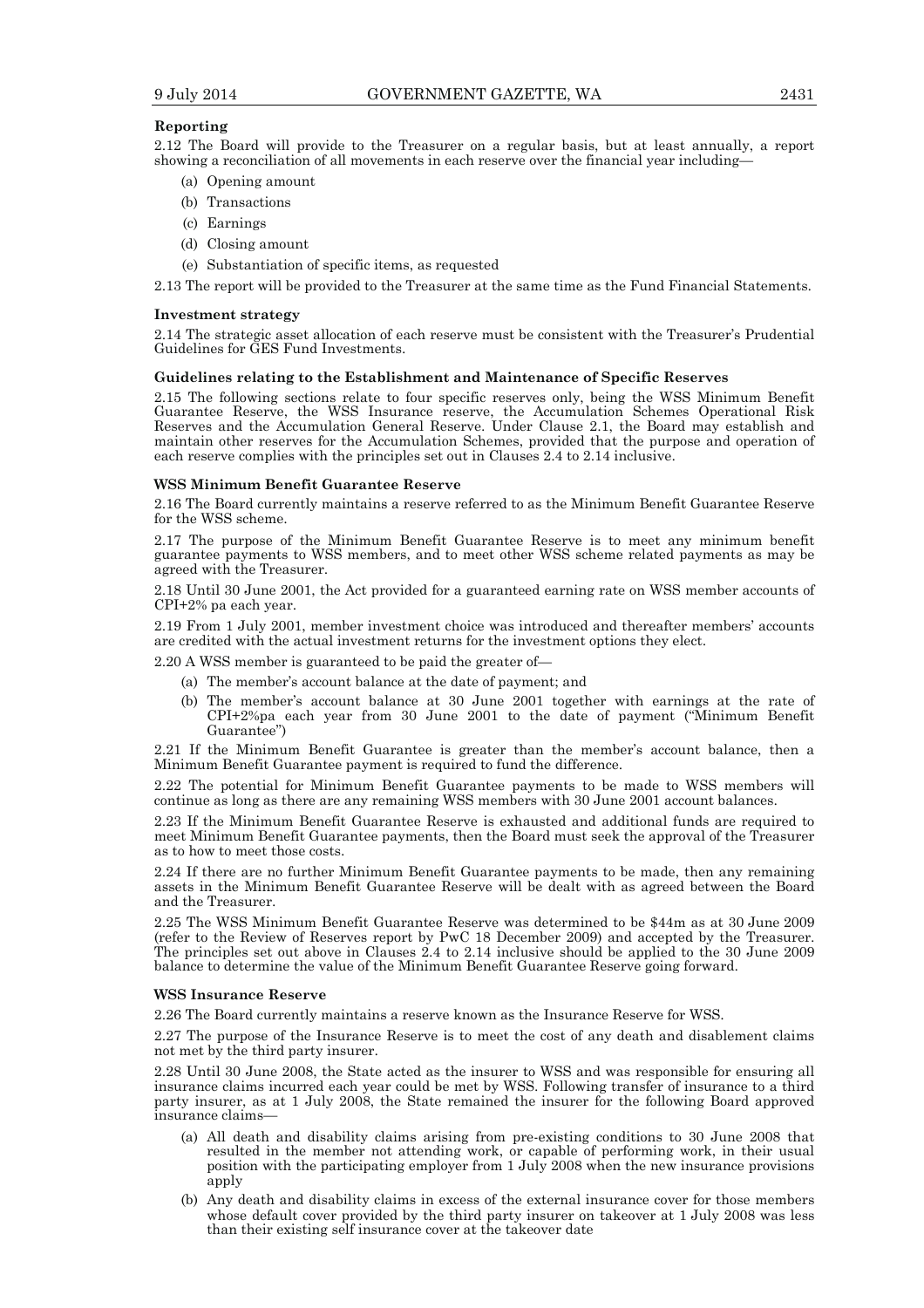- (c) Any disability claims where the third party insurer declines the payment of a total and permanent disability benefit; and
- (d) As insurance cover in WSS lapses on termination of employment with a participating employer, if a member terminates employment on or after 1 July 2008, any subsequent death or disablement claim is excluded from 3.13(a) to (c) above.

2.29 If the reserve is exhausted and additional funds are required to meet claim costs, then the Board must seek the approval of the Treasurer as to how to meet those costs.

2.30 If there are no further claim costs to be paid, then any remaining assets in the Insurance reserve will be dealt with as agreed between the Board and the Treasurer.

2.31 The WSS Insurance Reserve was determined to be \$6.0m as at 30 June 2010 (refer to the Fund financial statements and Actuarial Review at that date) and accepted by the Treasurer. The principles set out above in Clauses 2.4 to 2.14 inclusive should be applied to the 30 June 2010 balance to determine the value of the Insurance Reserve going forward.

#### **Accumulation Schemes Operational Risk Reserves**

2.32 The Board may maintain a reserve known as the Operational Risk Reserve for each of the Accumulation Schemes, including WSS.

2.33 The purpose of the Operational Risk Reserve is to allow the Board scope to meet the costs incurred in responding to any operational risk events (for example, fraud, operational errors and business interruption) of the relevant Accumulation Schemes. The costs may include those which are not met by third parties or are recoverable from third parties or insurance only at a later time, or those where an excess applies under insurance or indemnity arrangements.

2.34 The Operational Risk Reserve was determined to be nil as at 30 June 2009 (refer to the Review of GESB Reserves report by PwC 18 December 2009) and accepted by the Treasurer. The principles set out above in Clauses 2.4 to 2.14 inclusive should be applied to the 30 June 2009 nil balance to determine the value of the Operational Risk Reserve going forward.

#### **Accumulation Schemes Accumulation General Reserves**

2.35 The Board may maintain a reserve known as the Accumulation General Reserve for each of the Accumulation Schemes, including WSS.

2.36 The purpose of the Accumulation General Reserve is to support the costs of development and superannuation reforms that are relevant for the Accumulation and Retirement Product schemes.

2.37 The agreed value for the Accumulation General Reserve was determined to be nil as at 30 June 2013. The principles set out above in Clauses 2.4 to 2.14 inclusive should be applied to the 30 June 2013 nil balance to determine the value of the Accumulation General Reserve going forward.

#### **Accumulation Schemes Operational Risk**

2.38 If the Operational Risk Reserve, Accumulation General Reserve and any other reserves, which have been established and maintained for the relevant Accumulation Schemes (other than the WSS Minimum Benefit Guarantee Reserve and the WSS Insurance Reserve), are insufficient to meet the costs of an operational risk event, the Board shall obtain the approval of the Treasurer before proceeding to meet the shortfall—

- (a) In obtaining the approval of the Treasurer the Board must provide a submission to the Treasurer outlining a proposed course of action to address the expected shortfall
- (b) The Treasurer may request any additional information as is necessary
- (c) Within 2 business days of receiving the submission and all supplementary information which has been requested (if any), the Treasurer will provide a decision regarding the source of funding the costs, which may include, but is not limited to, an appropriation from the consolidated revenue of the State or a transfer of assets from the Defined Benefit Schemes; and
- (d) In reaching a decision, the Treasurer may take into consideration any matters which the Treasurer thinks fit including but not limited to the quantum of the shortfall, the likely recoveries and the financial position of the Defined Benefit Schemes

#### **Formulation of the Reserving Strategy**

2.39 When formulating or amending the Reserving Strategy for the Fund, the Board will take into account the following matters—

- (a) The Board's capacity to discharge the liabilities of the Fund, actual and contingent, as they fall due
- (b) The guidelines set out above in relation to the maintenance of reserves, including specific reserves
- (c) Any advice sought and obtained from the Fund Actuary; and
- (d) All relevant APRA guidance (including Superannuation Prudential Practice Guides and Superannuation Circulars as may be published from time to time) on the use of reserves in superannuation funds

2.40 The Board will provide a copy of the Reserving Strategy (and any subsequent amendments) to the Treasurer within 30 days of approval of the Reserving Strategy by the Board.